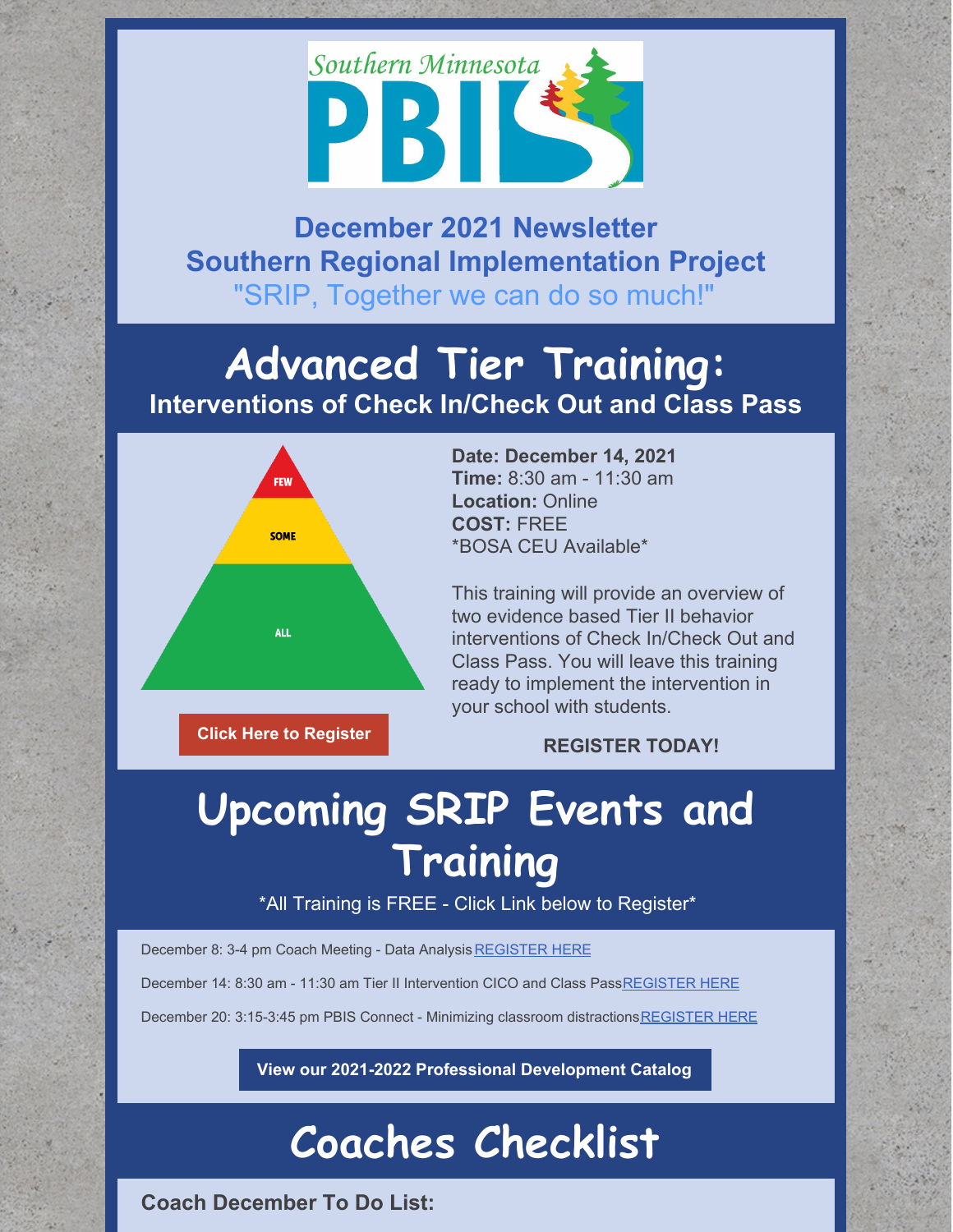- Remind Staff and Students the importance of consistency in maintaining a positive school climate.
- Re-teach expectations in the week and days before a major break.
- Maintain the daily routine and expectations until the last day before break - notice when others are doing well!
- Consider if your team is going to do a booster training about expectations for students after break - what would that look like?
- Facilitate your **monthly PBIS meeting** with agenda & current action plan. Click here to view TFI Action Plan [template.](https://docs.google.com/document/d/1iw3rLVnVfS95mOk0EuQM1nvGtcAKCxvNuQvifWzT1Rw/edit?usp=sharing)



**December Coach Meeting** Date: December 8, 2021 Time: 3:00 - 4:00 pm Location: Online

This coach meeting is time to explore different types of data that your team will collect and analyze. We will explore how you can lead your team to adopt a data based decision making framework to improve outcomes!

### **Click Here to [REGISTER](https://socrates.zoom.us/meeting/register/tJArc-qgqTMrE9AmKMm38a1OCVj1yvc9g3uT)**

## **PBIS Connect - Interconnected Systems**

**from Rachel Cox Raverty, MSW, BSSW, LGSW**

#### **PBIS Connect: Classroom**

**Have you tried these strategies to help increase student focus in the classroom?**

1. **"Reduce visual distractions** in the room such as pictures on walls, mobiles or hanging objects. Research indicates that children in highly decorated classrooms are more distracted, spend more time off-task and demonstrated smaller learning gains than when the decorations were removed.

2. **Modify worksheets** by reducing non-essential visual stimuli. When a teacher makes copies of a worksheet, try covering up and pictures, fancy borders etc. to reduce visual clutter.

3. **Provide only one** task or assignment at a time. If a student has to complete 3 sections on a worksheet, try cutting up the paper into three different parts. Or place the paper in a folder and cut the folder into thirds. Open up one section at a time to complete the work.

4. **Use preferential seating**. For example, seat the student close to the front of the room to reduce distractions of other students.

5. **Use contrasting colors** to increase visual focus. For example, use yellow chalk on the blackboard or color code outlines.

6. **Cover up** shelving with games, materials, etc. with a sheet. This is a great technique in early elementary

Are you interested in learning more about supporting students with behaviors that distract others or themselves?

This meeting will explore evidence based practices supporting students with behaviors that distract others or themselves. Connect with others to learn some simple tricks to support all students in the classroom.

**Target Audience:** Any PBIS team member interested in learning simple ideas to support students.

**Date:** December 20, 2021

**Time:** 3:15 pm - 3:45 pm

**Location:** Online

**COST:** FREE

**CEU's:** Teacher available

**[REGISTER](https://socrates.zoom.us/meeting/register/tJcuf--vqzIpHNd2H4eFFk5p2FiJP8YKwy4j) HERE**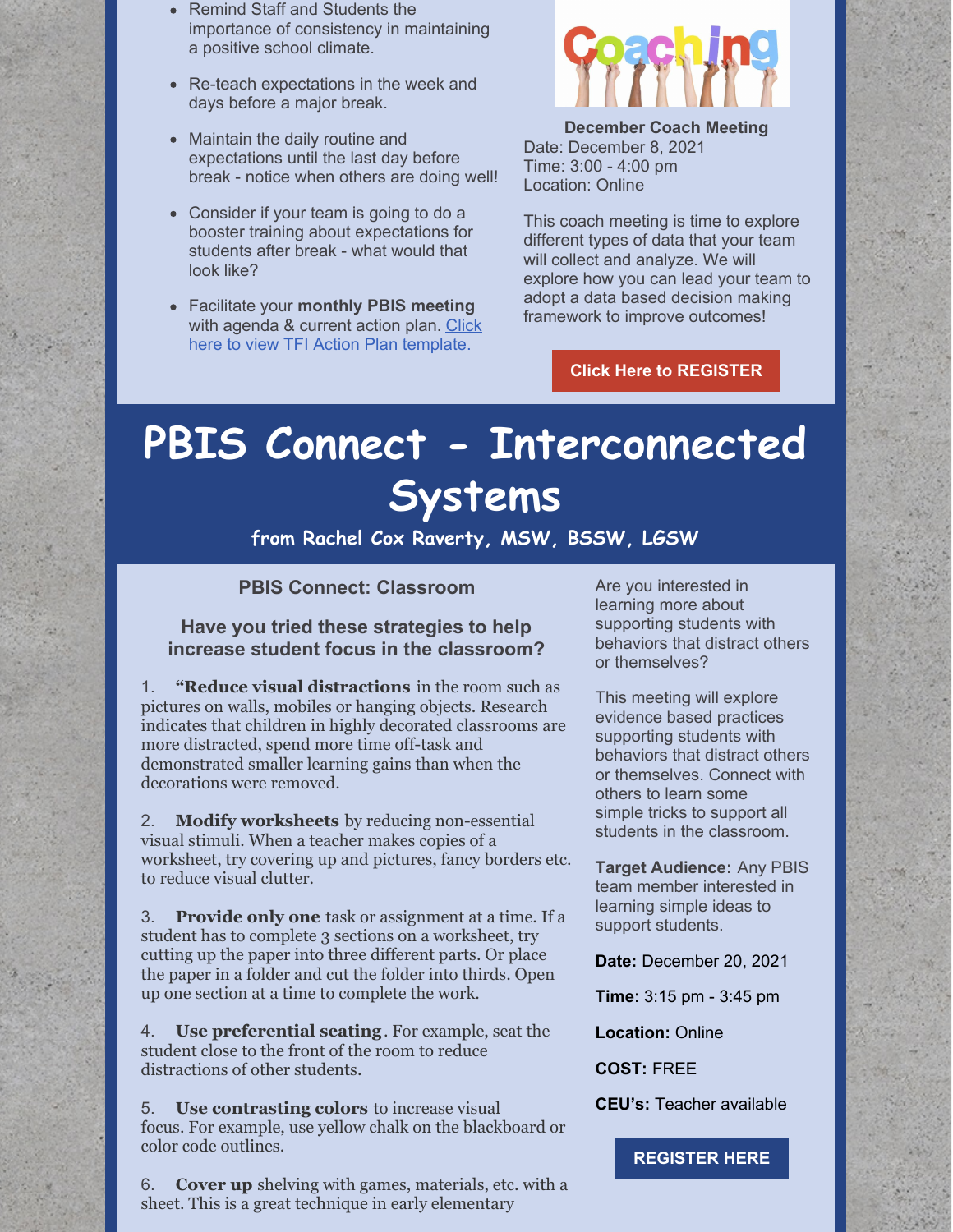classrooms. There can be many temptations to want to play or touch other materials in the classroom. If the student cannot see them, the visual distraction is reduced.

7. **Use natural** sunlight or lamps instead of fluorescent lighting.

8. **The teacher can modify** his/her own actions and behaviors to increase focus. For example, the teacher can stay in one location without visual clutter behind his/her while they teach.

9. **Vary the type of lessons** by using a multisensory approach. It may be easier for some students to visually focus during kinesthetic lessons versus auditory.

10. **PRACTICE.** Visual focus and attention can improve through practice. Work on sustaining visual focus for longer periods of time." [\(https://www.yourtherapysource.com/blog1/2018/03/14](https://www.yourtherapysource.com/blog1/2018/03/14/strategies-to-help-students-focus/)

/strategies-to-help-students-focus/).

## **Building System-level Solutions to School-wide Stress**

[www.pbisapps.org](http://www.pbisapps.org)



### **PBISApps | Teach By Design-Building System-level...**

This September, the EdWeek Research Center published the results of their recent survey. [1] They asked almost 1,000 educators about their work-related stress over the last year and a half. 60% said they experience job-related stress frequently...

[Read](https://www.pbisapps.org/articles/building-system-level-solutions-to-school-wide-stress) more www.pbisapps.org

### **Register for PBIS Sustainability Day Conference**



**Date:** February 4, 2022 **Time:** 8:30 am - 11:50 am **Location:** Online **COST:** Free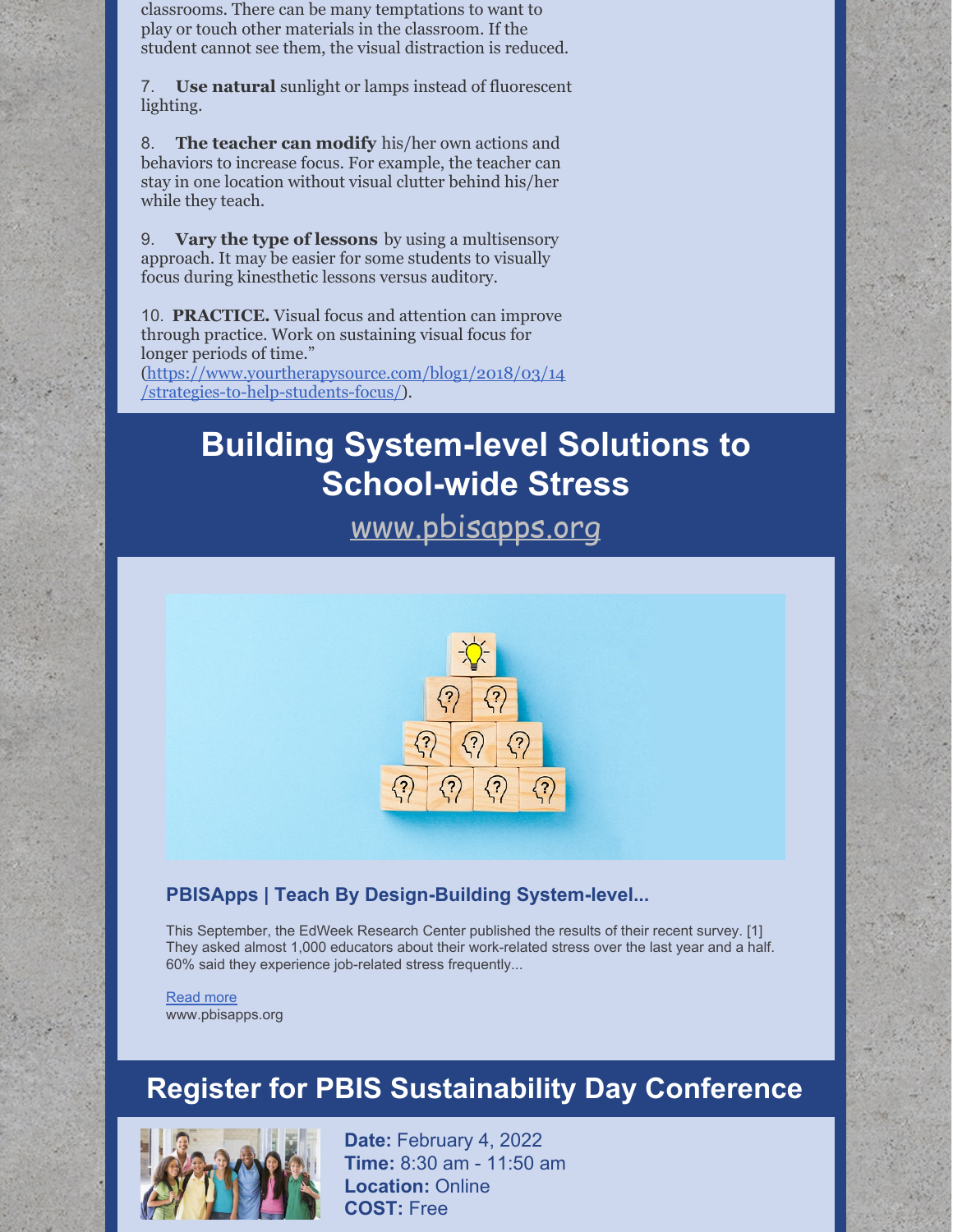#### [REGISTER](https://socrates.zoom.us/meeting/register/tJUpd-mprjIoHN1L6cefJSryZJInzvu890dg) HERE

DRAFT [Agenda](https://docs.google.com/document/d/1nojTx3VtntgYTzXtXNIi8wwIHKFJLpi7kPUNmTaFUCk/edit?usp=sharing)

### BOSA CEU's Available

This PBIS Sustainability Day Conference will provide experts on various topics including success stories and ideas from exemplar schools, maintaining staff buy-in and commitment to PBIS, supporting staff well being and mental health, ideas to recognizing staff and students, MTSS in the classroom, connecting other initiatives with PBIS, and question and answer session to learn and collaborate with others.

Join us and others to celebrate and learn strategies to strengthen your PBIS systems and supports.

### **PBIS Cohort 18 Applications are Available!**

**Teams can apply for Cohort 18 School-Wide PBIS training (Summer 2022 - Spring 2024).**

Every year, the PBIS State Leadership Team selects Minnesota schools that apply to take part in our 2-year PBIS implementation training cohort. Tier I team training is FREE for school teams and takes place in southern Minnesota.

**Applications are due by February 28, 2022.**

If you have any questions or need assistance, please contact your regional coordinator.

**Click Here to Apply for [Cohort](http://s.alchemer.com/s3/PBIS-Cohort-18) 18** Learn more about PBIS [training](http://www.pbismn.org/getting-started/application-for-school-training.php) here

**Questions? Please reach out to your Regional Coordinator listed below.**

### **Southern Regional Implementation Project Contacts**



**Erin Toninato** Mankato Region [etoninato@mnscsc.org](mailto:etoninato@mnscsc.org) 507-389-1914



**Hazel Ashbeck** Rochester Region [hazel.ashbeck@swwc.org](mailto:hazel.ashbeck@swwc.org) 507-591-6296





**Elizabeth Deen** Marshall Region [liz.deen@swwc.org](mailto:liz.deen@swwc.org) 507-529-7531

**PBIS in [Minnesota-](http://pbismn.org/)Visit our Website**

**\*All PBIS training is done in Southern Minnesota and FREE to participants made**